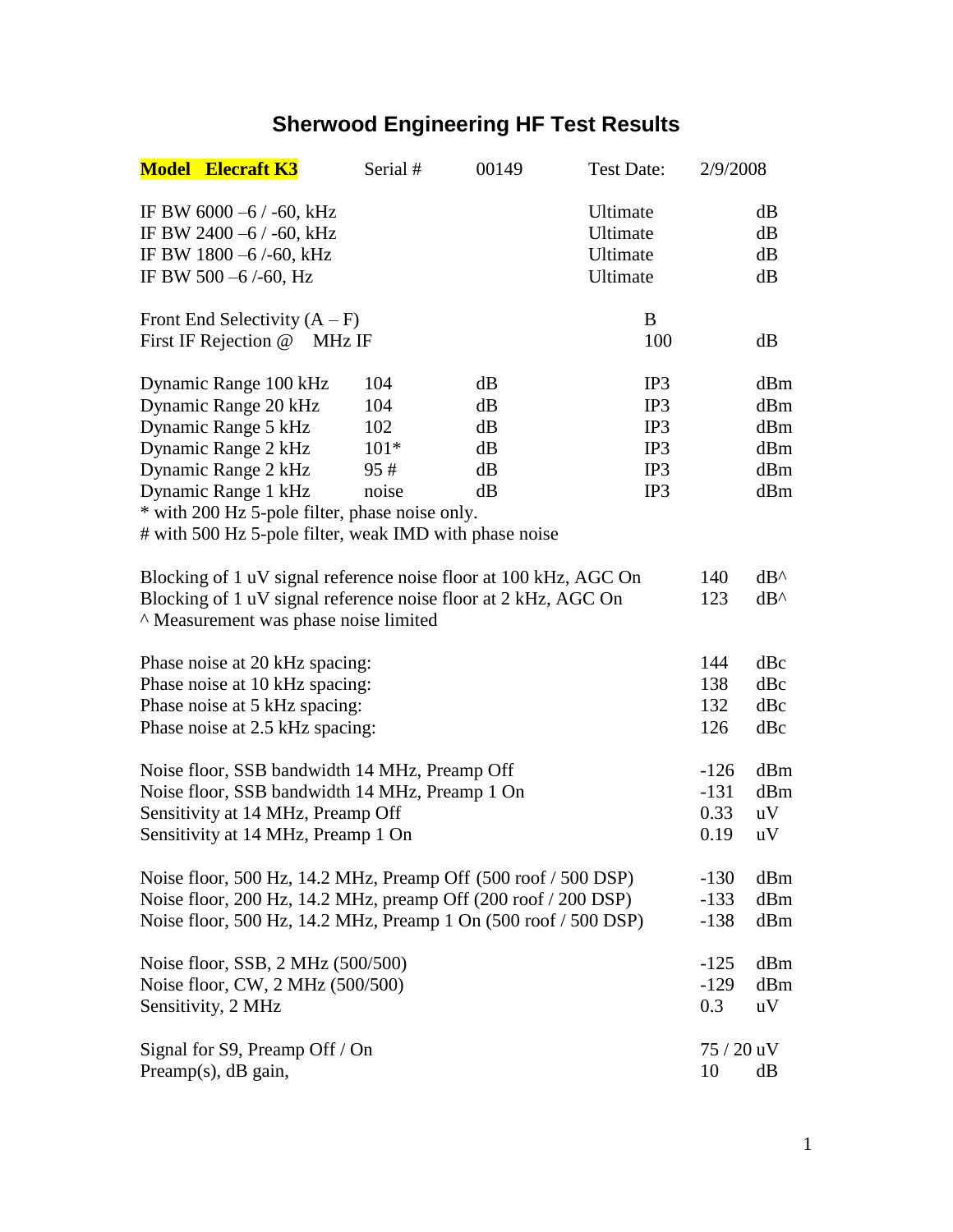| AGC threshold at 3 dB, Preamp Off, config set to 15  | 2.1 | $\blacksquare$ 11 $\blacksquare$ |
|------------------------------------------------------|-----|----------------------------------|
| AGC threshold at 3 dB, Preamp 1 On, config set to 15 | 0.6 | $\mathbf{u}$                     |
| AGC threshold at 10 dB, Preamp Off, config set to 13 | 2.3 | $\overline{\mathbf{u}}$          |

Note: Sensitivity is standard 10 dB  $S+N/N$  with a 2.7 kHz roofing filter and a 2.4 kHz DSP bandwidth. SSB noise floor is a 3 dB S+N/N with the same filtering.

During blocking measurements, the phase noise  $+$  audio from 1 uV reference signal went up 1 dB on the RMS meter. S meter reading also went up from reciprocal mixing. No audio drop was measurable with using a 3 Hz bandwidth on HP 3585A spectrum analyzer looking at the same audio being fed the HP 3400A RMS voltmeter.

Dynamic range measurements at 2 kHz or closer were limited by the phase noise of the K3 synthesizer.

User Comments:

Over several years I have borrowed three different K3 transceivers. Initially I was disturbed by the poor receive audio quality when driving a speaker (internal or external). After several discussions with Elecraft, they addressed this issue in late 2008. The improvements were significant but not nearly a 100% solution. While many others also complain about the K3 audio, most people do not seem to notice the issue.

The line output or the headphone output is much better, and I use an external amplifier to drive my standard Icom SP-20 speaker. This solves the receiver audio problem for me.

For a small radio, the ergonomics of the K3 are pretty good. Most buttons have two functions, a quick push or a long push. The LCD display does not always show important information, such as the selected bandwidth of the DSP filter. This is because that part of the display is used for frequency of the second receiver, if installed.

The number of accessories that can upgrade the base radio have been amazing, including a second full-performance receiver, an output for a panadapter, VHF converts, RX receive antenna input, etc. Elecraft has to also be commended for quickly updating firmware to fix problems or add features, such as the CW APF (audio peak filter). No other OEM has ever been so responsive to their customers as Elecraft.

The transmitter IMD performance could be improved, but is not much worse that most 13.8 volt class B rigs. It is unfortunate that rigs today are so much worse than the Collins S-Line from the 1960 and 1970s, in respect to the distortion sideband on SSB.

I saw the P3 panadapter at Dayton 2010, and was impressed. While reviewing the Yaesu FTdx-5000D, a K3 / P3 owner broke into my QSO and said my signal was the cleanest he had ever seen on the air with his P3. I must explain some details on the 5000D. If run